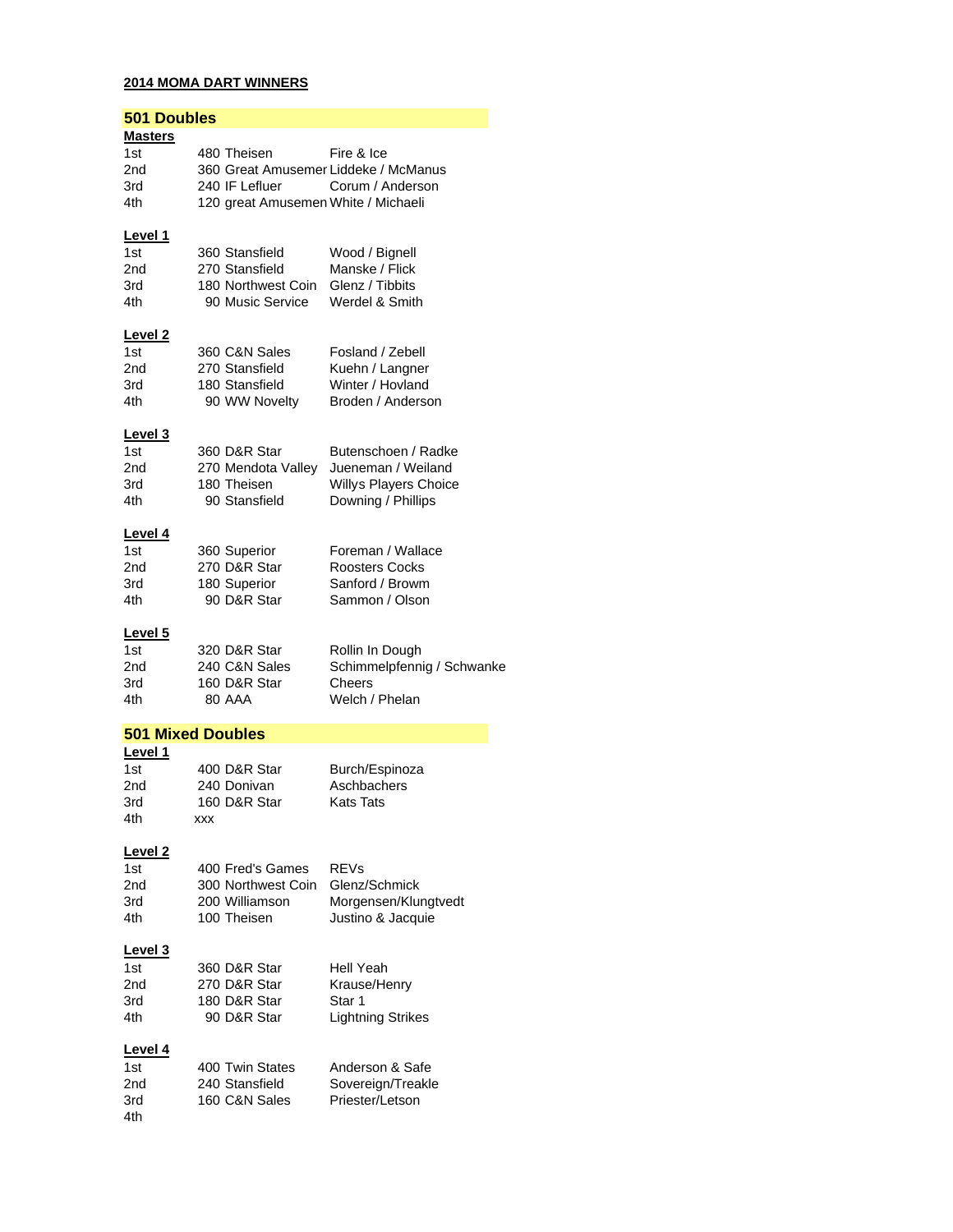## **Cricket Singles**

| <b>Masters</b><br>1st<br>2nd<br>3rd<br>4th<br>5th-6th<br>5th-6th | 280 Superior<br>230 Great Amusemer Kyle Liddeke<br>180 Theisen<br>140 Great Amusemer Matt Michaeli<br>35 Stansfield<br>35 Twin States      | Jed Neal<br><b>Scott Ferrian</b><br>John Young<br>David Stelzig                                                   |
|------------------------------------------------------------------|--------------------------------------------------------------------------------------------------------------------------------------------|-------------------------------------------------------------------------------------------------------------------|
| Level 1<br>1st<br>2nd<br>3rd<br>4th<br>5th-6th<br>5th-6th        | 210 Stansfield<br>160 Stansfield<br>130 Twin States<br>100 Northern Amuser Randy Schave<br>25 Great Amusemer Ryan McManus<br>25 Stansfield | Antone Matalas III<br>Chad Bignell<br><b>Matt Miller</b><br><b>Tyler Langner</b>                                  |
| <u>Level 2</u><br>1st<br>2nd<br>3rd<br>4th<br>5th-6th<br>5th-6th | 200 Stansfield<br>160 D&R Star<br>130 Stansfield<br>100 C&N Sales<br>25 Superior<br>25 Stansfield                                          | Chad Hovland<br>Brian Butenschoen<br>Jordan Langner<br>Andrew Fosland<br>Travis Wallace<br><b>Ryan Flick</b>      |
| <u>Level 3</u><br>1st<br>2nd<br>3rd<br>4th<br>5th-6th<br>5th-6th | 210 Stansfield<br>150 Twin States<br>120 D&R Star<br>80 Stansfield<br>25 WW Novelty<br>25 D&R Star                                         | Josh Wood<br>Yoshi Anderson<br>Jeremy Phillips<br><b>Elmer Winter</b><br>Dale Anderson<br>Lance Uzlik             |
| Level 4<br>1st<br>2nd<br>3rd<br>4th<br>5th-6th<br>5th-6th        | 210 C&N Sales<br>160 Stansfield<br>130 Northwest Coin<br>100 AAA<br>25 MCC<br>25 WW Novelty                                                | Mike Stang<br><b>Brian Flick</b><br><b>Brian Smetana</b><br>Jason Lyons<br>Keith Kissner<br><b>Blayne Beissel</b> |
| Level <sub>5</sub><br>1st<br>2nd<br>3rd<br>4th                   | 200 Superior<br>150 Twin States<br>100 D&R Star<br>50 Stansfield                                                                           | <b>Tony Sanford</b><br>Kenny Sutherland<br><b>Brad Chapek</b><br><b>Jamie Rieck</b>                               |
| <u>Level 6</u><br>1st<br>2nd<br>3rd<br>4th                       | 160 C&N Sales<br>120 Stansfield<br><b>80 AAA</b><br>40 WW Novelty                                                                          | Mark Bonderson<br><b>Kyle Phillips</b><br>Dustin Craig<br><b>Brandon Bignell</b>                                  |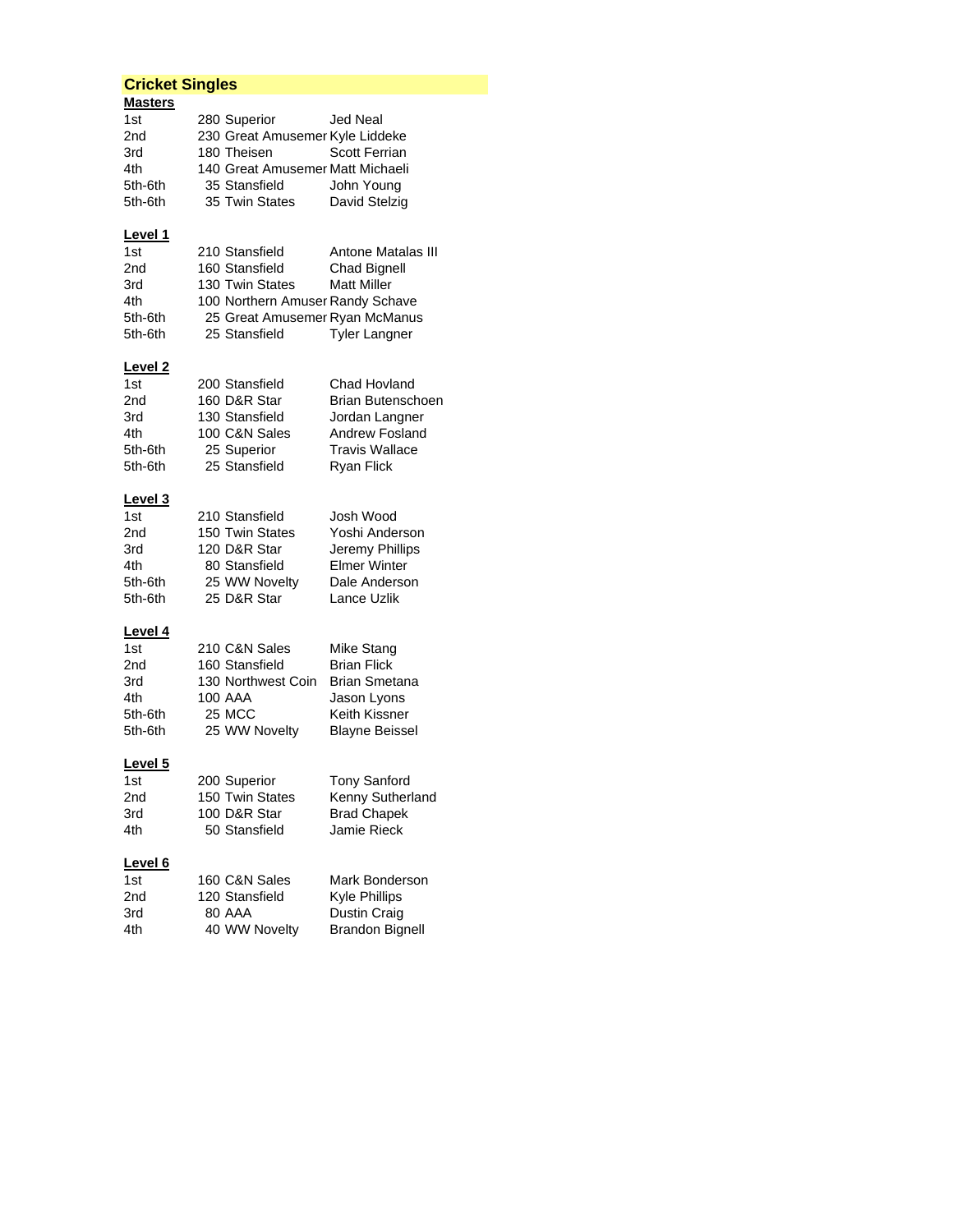## **Cricket Doubles Masters** 1st 520 IF Lefluer Corum/Anderson 2nd 390 Theisen Willys Fire & Ice<br>3rd 260 Stansfield Dahl/Grimm 3rd 260 Stansfield 4th 130 Twin States Rydeen/Miller **Level 1** 1st 400 Fred's Games REVs Statezney/Samolinski 2nd 300 Great Amusemer Johnson/Dicus 3rd 200 Stansfield Langner/Van Duyse 4th 100 Northwest Coin Glenz/Tibbits **Level 2** 1st 430 Stansfield Matalas/Flick<br>2nd 340 Stansfield Klein/Dock 2nd 340 Stansfield<br>3rd 270 Fred's Games 3rd 270 Fred's Games REVs Tiedemann/Hohensee<br>4th 200 D&R Star LTD 4th 200 D&R Star<br>5th-6th 80 MCC Shower Buddies 2 5th-6th 80 Fred's Games SMITTYS Zarda/Wagner 7th-8th 50 Theisen Willys Nicole 2 7th-8th 50 Twin States Chico & Keith **Level 3** 1st 460 C&N Sales Stang/Stang 2nd 380 C&N Sales Danielson/Danielson 3rd 300 D&R Star Butenschoen/Radke 4th 200 Stansfield Denter/Deitelhoff 5th-6th 80 D&R Star Bonz Boyz 5th-6th 80 C&N Sales Seeman/Laabs 7th-8th 50 D&R Star Roosters Cocks 7th-8th 50 D&R Star Todd & Terry **Level 4** 1st 440 C&N Sales Bielejeske/Gilles 2nd 360 Stansfield Forsythe/Doherty 3rd 290 MCC Bowlus Liquor 4th 200 WW Novelty Bright/Bignell 5th-6th 80 D&R Star Newbies 2 5th-6th 80 D&R Star Lortscher/Austinson 7th-8th 50 Stansfield Mish/Goetting 7th-8th 50 Superior Foreman/Wallace **Level 5** 1st 360 Stansfield Sinz/Odegard 2nd 300 Stansfield Peterson/Smithee 3rd 240 D&R Star S & S Machining 4th 180 D&R Star J F Lewis 5th-6th 60 Stansfield Martell/Lathrop

#### **Level 6**

| 1 <sub>st</sub> | 400 AAA         | Jonza/Craig       |
|-----------------|-----------------|-------------------|
| 2nd             | 300 D&R Star    | <b>BC Bombers</b> |
| 3rd             | 200 Twin States | Voight/Hardwick   |
| 4th             | 100 AAA         | Ankeny/Grindal    |

5th-6th 60 Stansfield Sovereign/Meyer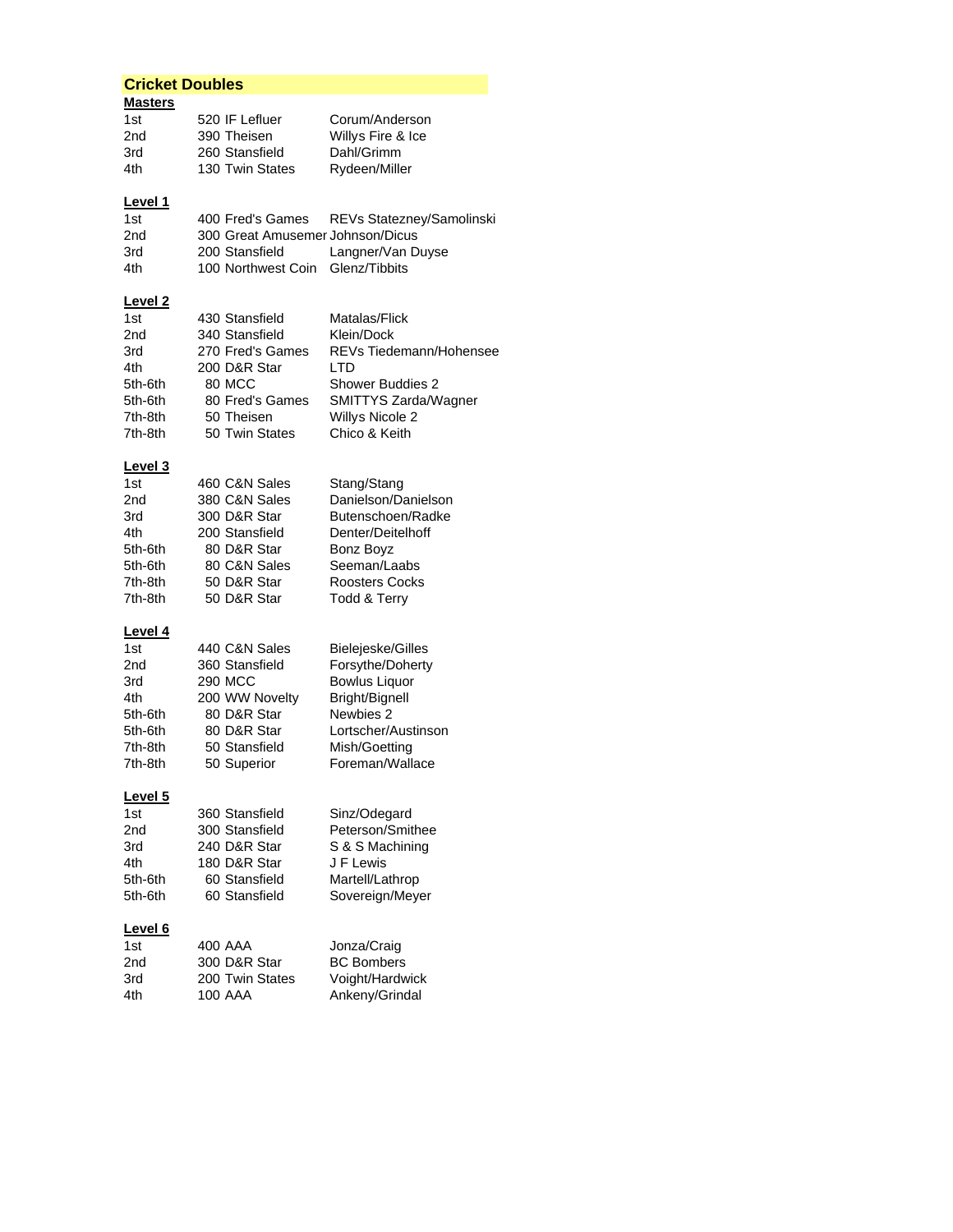| <b>Cricket Mixed Doubles</b> |                  |                        |
|------------------------------|------------------|------------------------|
| Level 1                      |                  |                        |
| 1st                          | 440 D&R Star     | Burch/Espinoza         |
| 2nd                          | 330 Stansfield   | Dahl/Van Duyse         |
| 3rd                          | 220 D&R Star     | No Good                |
| 4th                          | 110 Fred's Games | Smittys                |
| Level 2                      |                  |                        |
| 1st                          | 420 NW Coin      | Nauman/Smith           |
| 2nd                          | 350 C&N Sales    | Garrels/Garrels        |
| 3rd                          | 280 Twin States  | Martens/Mamer          |
| 4th                          | 210 D&R Star     | Stout/Naylor           |
| 5th-6th                      | 70 Stansfield    | Peterson/Goetting      |
| 5th-6th                      | 70 Theisen       | <b>Willys Nicole</b>   |
| <b>Level 3</b>               |                  |                        |
| 1st                          | 440 D&R Star     | Phillips & Giles       |
| 2nd                          | 330 Fred's Games | <b>Smittys Outback</b> |
| 3rd                          | 220 D&R Star     | J F Lewis              |
| 4th                          | 110 D&R Star     | Lightning Strikes      |
| <b>Level 4</b>               |                  |                        |
| 1st                          | 400 WW Novelty   | Bauer/Kummer           |
| 2nd                          | 300 Stansfield   | Furlong/Kimball        |
| 3rd                          | 200 D&R Star     | <b>Better Half</b>     |
| 4th                          | 100 D&R Star     | S & S Machining        |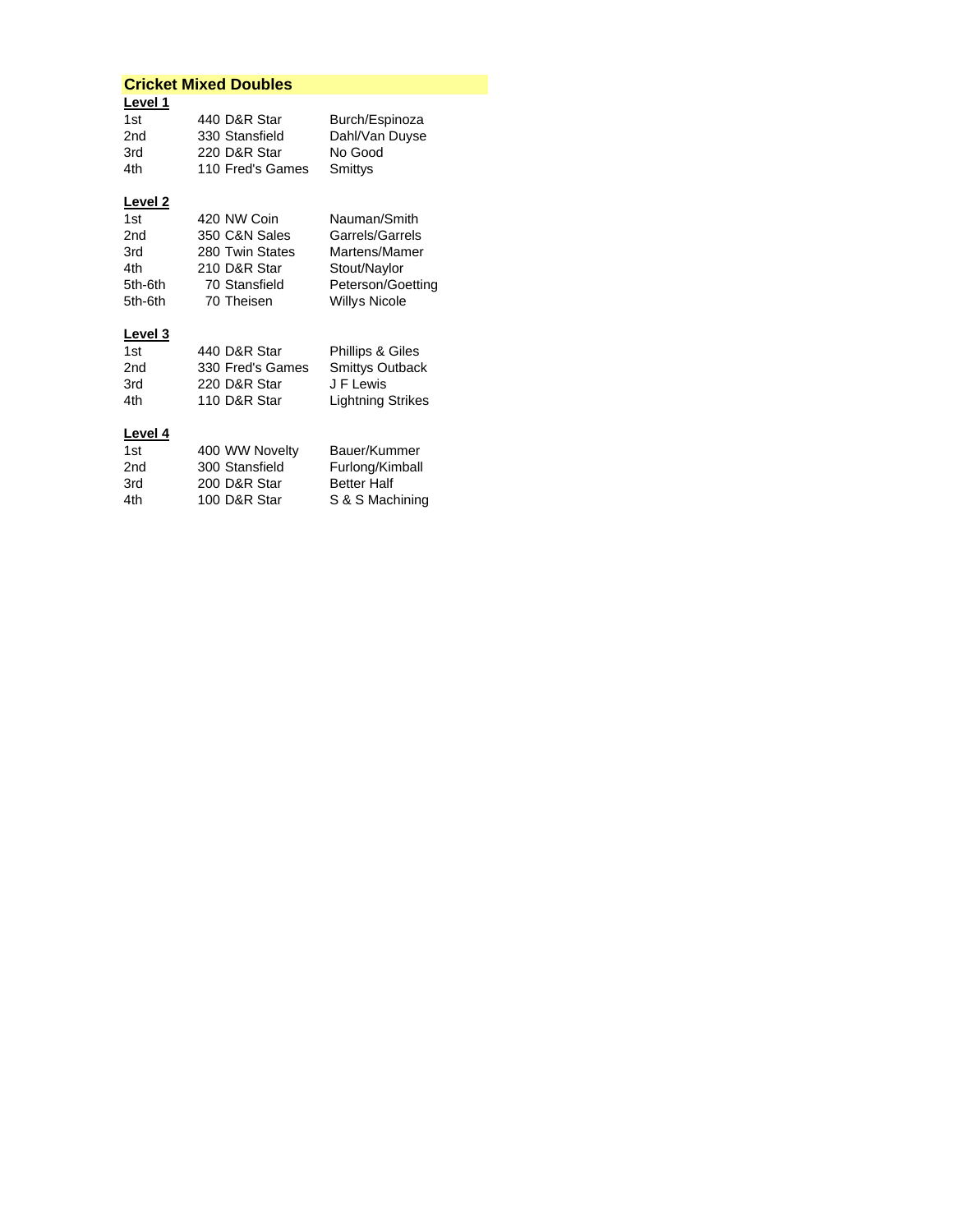# **501 Singles**

| <b>Masters</b>     |                                  |                        |
|--------------------|----------------------------------|------------------------|
| 1st                | 350 Great Amusemer Kyle Liddeke  |                        |
| 2nd                | 250 Superior                     | <b>Jed Neal</b>        |
| 3rd                | 200 IF Leflier                   | Chip Anderson          |
| 4th                | 150 Theisen                      | <b>Scott Ferrian</b>   |
| 5th-6th            | 50 Great Amusemer Matt Michaeli  |                        |
| 5th-6th            | 50 NW Coin                       | <b>Ralph Glenz</b>     |
| <u>Level 1</u>     |                                  |                        |
| 1st                | 210 Stansfield                   | Antone Matalas III     |
| 2nd                | 160 Northern Amuser Randy Schave |                        |
| 3rd                | 105 WW Novelty                   | Eric Kummer            |
| 4th                | 50 Twin States                   | John Blanco            |
| Level <sub>2</sub> |                                  |                        |
| 1st                | 240 Fred's Games                 | <b>Travis Hohensee</b> |
| 2nd                | 180 C&N Sales                    | Scott Bielejeski       |
| 3rd                | <b>120 MCC</b>                   | <b>Chad Stoddard</b>   |
| 4th                | 60 Donivan                       | <b>Steve Eisenhuth</b> |
| Level <sub>3</sub> |                                  |                        |
| 1st                | 240 Stansfield                   | <b>Brent Serum</b>     |
| 2nd                | 180 Stansfield                   | <b>Elmer Winter</b>    |
| 3rd                | 120 D&R Star                     | <b>Fred Kappauf</b>    |
| 4th                | 60 MCC                           | <b>Robert Reis</b>     |
| Level 4            |                                  |                        |
| 1st                | 240 Stansfield                   | <b>Brian Flick</b>     |
| 2nd                | 180 Stansfield                   | Nate Davis             |
| 3rd                | 120 Great Amusemer Tim Barnes    |                        |
| 4th                | 60 D&R Star                      | Roger Traynor          |
| Level <sub>5</sub> |                                  |                        |
| 1st                | 210 C&N Sales                    | Jason Hemish           |
| 2nd                | 160 Twin States                  | Kenny Sutherland       |
| 3rd                | <b>105 AAA</b>                   | Chad Bradkorb          |
| 4th                | 50 D&R Star                      | <b>Bryan Lee</b>       |
| Level 6            |                                  |                        |
| 1st                | 200 D&R Star                     | Jason Augustine        |
| 2nd                | 150 D&R Star                     | Micah Huenke           |
| 3rd                | 100 D&R Star                     | James Bissell          |
| 4th                | 50 C&N Sales                     | Doug Wark              |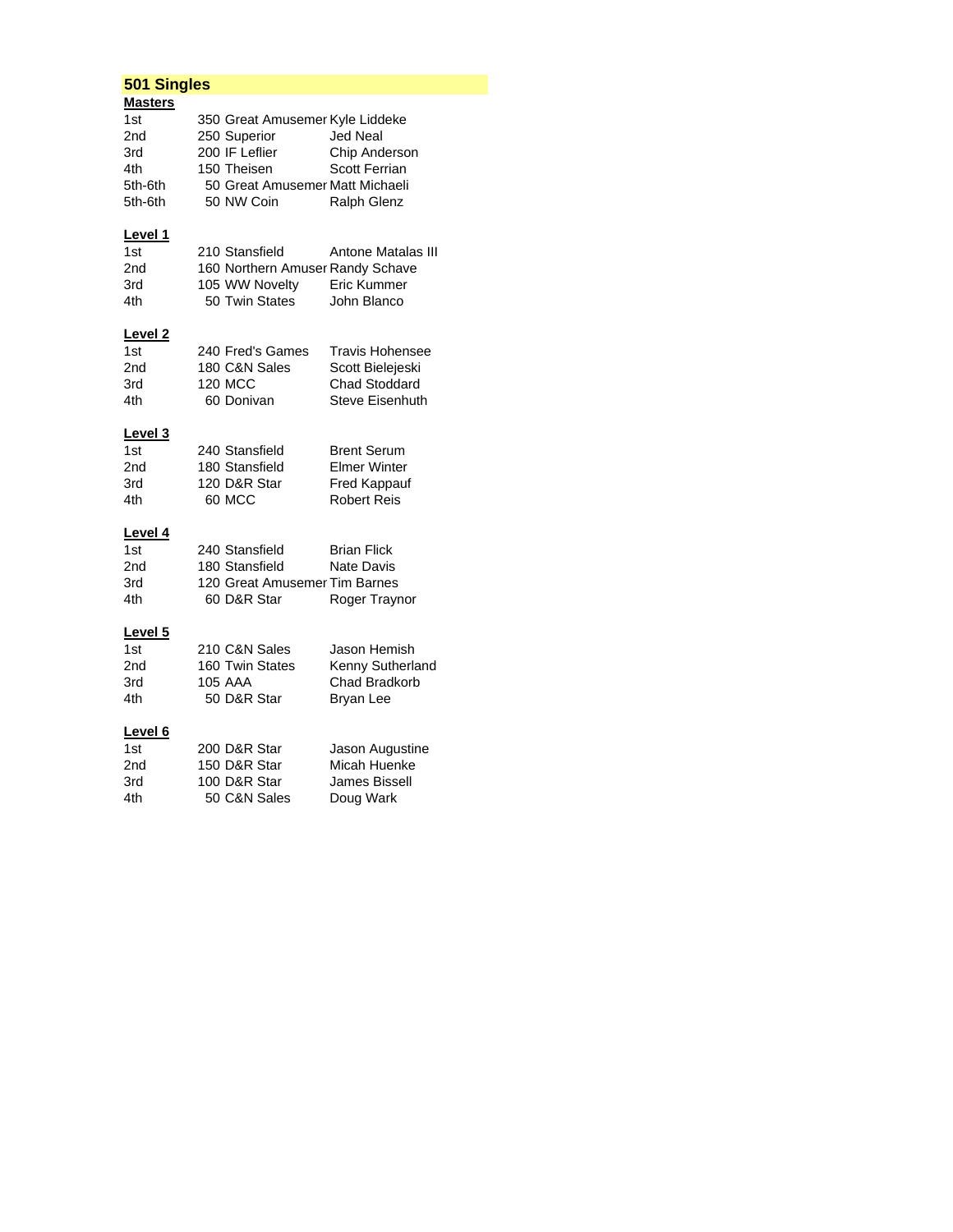#### **501 Team**

| Level 1 |                            |                             |
|---------|----------------------------|-----------------------------|
| 1st     | 800 Great Amusemer Chillax |                             |
| 2nd     | 600 Superior               | Overtime Sports Bar         |
| 3rd     | 400 Standsfield            | <b>Fishys Grandpas Crew</b> |
| 4th     | 200 Theisen                | Doghouse Espys Last Hurrah  |

## **Level 2**

| 1st             | 900 D&R Star      | No Good                     |
|-----------------|-------------------|-----------------------------|
| 2 <sub>nd</sub> | 700 Stansfield    | <b>Sunset Tavern Manske</b> |
| 3rd             | 500 C&N Sales     | Shenanigans 99 Problems     |
| 4th             | 300 Stansfield    | Burly n Bucks               |
| 5th-6th         | 150 Music Service | <b>Bad Assassins</b>        |
| 5th-6th         | 150 Twin States   | <b>Shiners</b>              |
|                 |                   |                             |

## **Level 3**

| 1st     | 900 Stansfield | <b>Fishys Denter</b>       |
|---------|----------------|----------------------------|
| 2nd     | 750 Stansfield | For Petes Sake Big Trees   |
| 3rd     | 600 Stansfield | <b>Bubbas Sinz</b>         |
| 4th     | 450 C&N Sales  | Knuckleheads Bone Crushers |
| 5th-6th | 150 C&N Sales  | <b>Team Sistrunk</b>       |
| 5th-6th | 150 D&R Star   | Dont Matter To Me          |

## **Level 4**

| 1st     | 940 Superior      | Ear Buds               |
|---------|-------------------|------------------------|
| 2nd     | 770 Music Service | Smoke House            |
| 3rd     | 630 WW Novelty    | <b>Boat Drinks</b>     |
| 4th     | 460 Stansfield    | Burly n Bucks JV Squad |
| 5th-6th | 150 Stansfield    | Burly n Bucks Fitz     |
| 5th-6th | 150 Music Service | Cherry Lanes Aces      |

#### **Level 5**

| 1st             | 900 D&R Star      | Horseville                          |
|-----------------|-------------------|-------------------------------------|
| 2 <sub>nd</sub> | 700 D&R Star      | My Bar Bullshooters                 |
| 3rd             | 500 Music Service | <b>Corner Pub Save That Quarter</b> |
| 4th             | 300 D&R Star      | 1st Class Half Trashed              |
| 5th-6th         | 150 MCC           | <b>Metropolis Resort</b>            |
| 5th-6th         | 150 D&R Star      | North Star                          |
|                 |                   |                                     |

# **Level 6**

| 1st | 600 D&R Star  | Cheers Of Waltham |
|-----|---------------|-------------------|
| 2nd | 400 D&R Star  | <b>BC</b> Bombers |
| 3rd | 300 D&R Star  | 4-Play            |
| 4th | 100 C&N Sales | Misshits          |